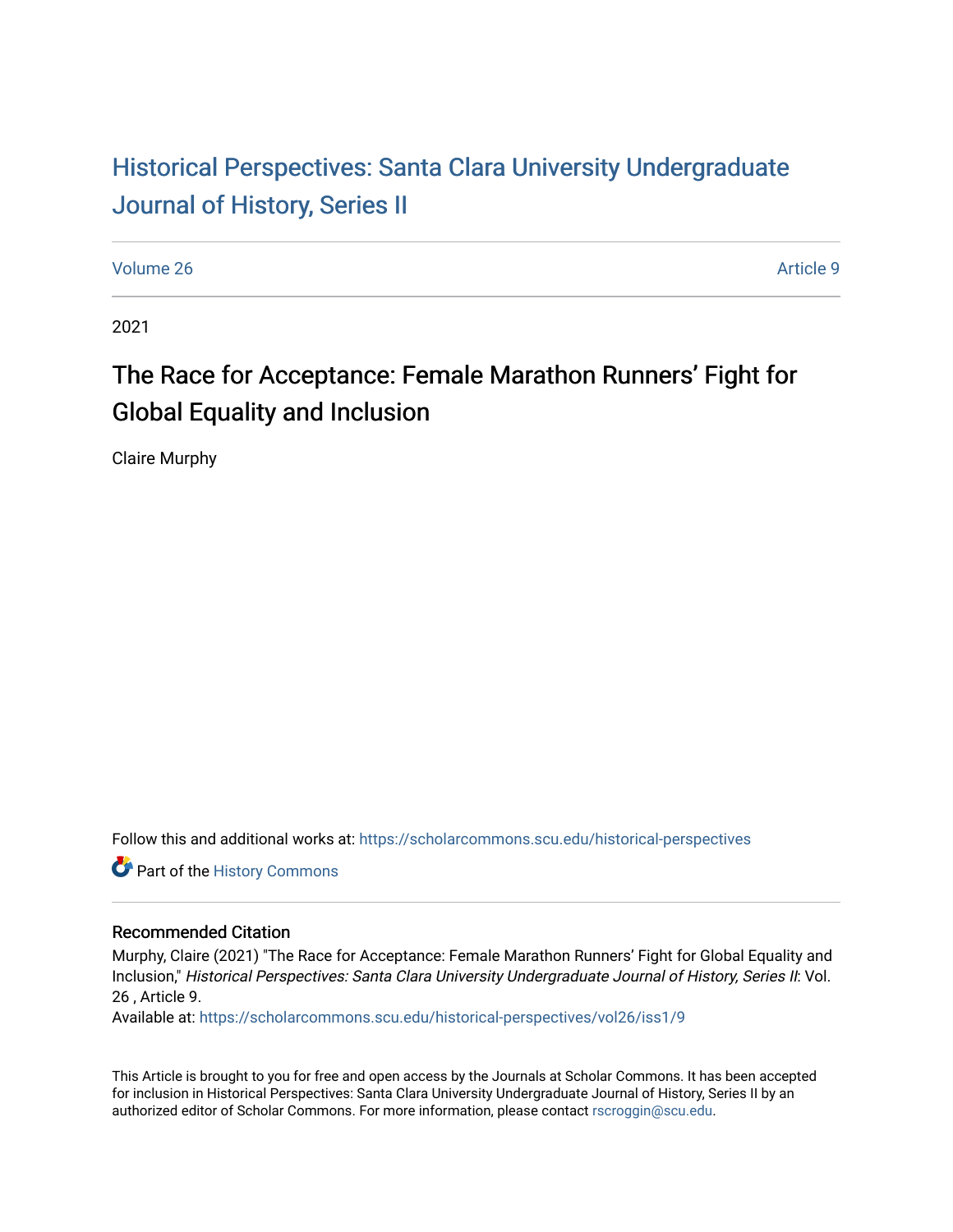### **The Race for Acceptance: Female Marathon Runners' Fight for Global Equality and Inclusion**

#### **Claire Murphy**

August 5th, 1984 proved to be more than just a monumental day at the Los Angeles Olympics. Not only did fifty female marathon runners from over 28 countries unite to compete for gold for the very first time, but an American, Joan Benoit Samuelson, won the world's first Olympic marathon.<sup>1</sup> Significant media coverage prior to the race led many to speculate on the outcome, with popular news outlets like the *New York Times* releasing detailed reports about the race's competitors and course descriptions in the days prior to the event. "The race will begin at 8 A.M., before smog covers the sky and before the temperature works up into the mid-80's...The course is fairly flat, with the highest point only 300 feet above sea level..," read one report.<sup>2</sup> Despite her recent recovery from knee surgery, and multiple warnings from her coach Bob Sevene to not rush her progress, Benoit Samuelson beat out all her competitors. Finishing with a record-breaking time of 2:24:43, Samuelson cemented her place in marathon history as the first woman to do so.<sup>3</sup> Benoit Samuelson later described the nerveracking experience in her memoir. "The noise was muffled and I heard my own footfalls. I thought, 'Once you leave this tunnel, your life will be changed forever.'"4 Benoit Samuelson was doing more than just changing her own life, however. By successfully finishing the Olympic marathon, she was proving to the world that women are physically capable of competing on the same level as their male counterparts.

*Historical Perspectives,* Series II, Volume XXVI*,* 2021

<sup>&</sup>lt;sup>1</sup> Roger Robinson, "Looking Back at Joan Benoit Samuelson's Olympic Marathon Win," *Runner's World*, 5 August 2019.

<sup>2</sup> "Marathon; Women's Debut Becomes a Highlight," *New York Times*, 5 August 1984, sec. 5.

<sup>3</sup> Peter Alfano, "Joan Benoit Easily Wins Trial," *New York Times,* 13 May 1984, sec. 5. <sup>4</sup> Joan Benoit Samuelson, Gloria Averbuch, *Joan Samuelson's Running for Women* (PA: Rodale Press, 1995), 1-2.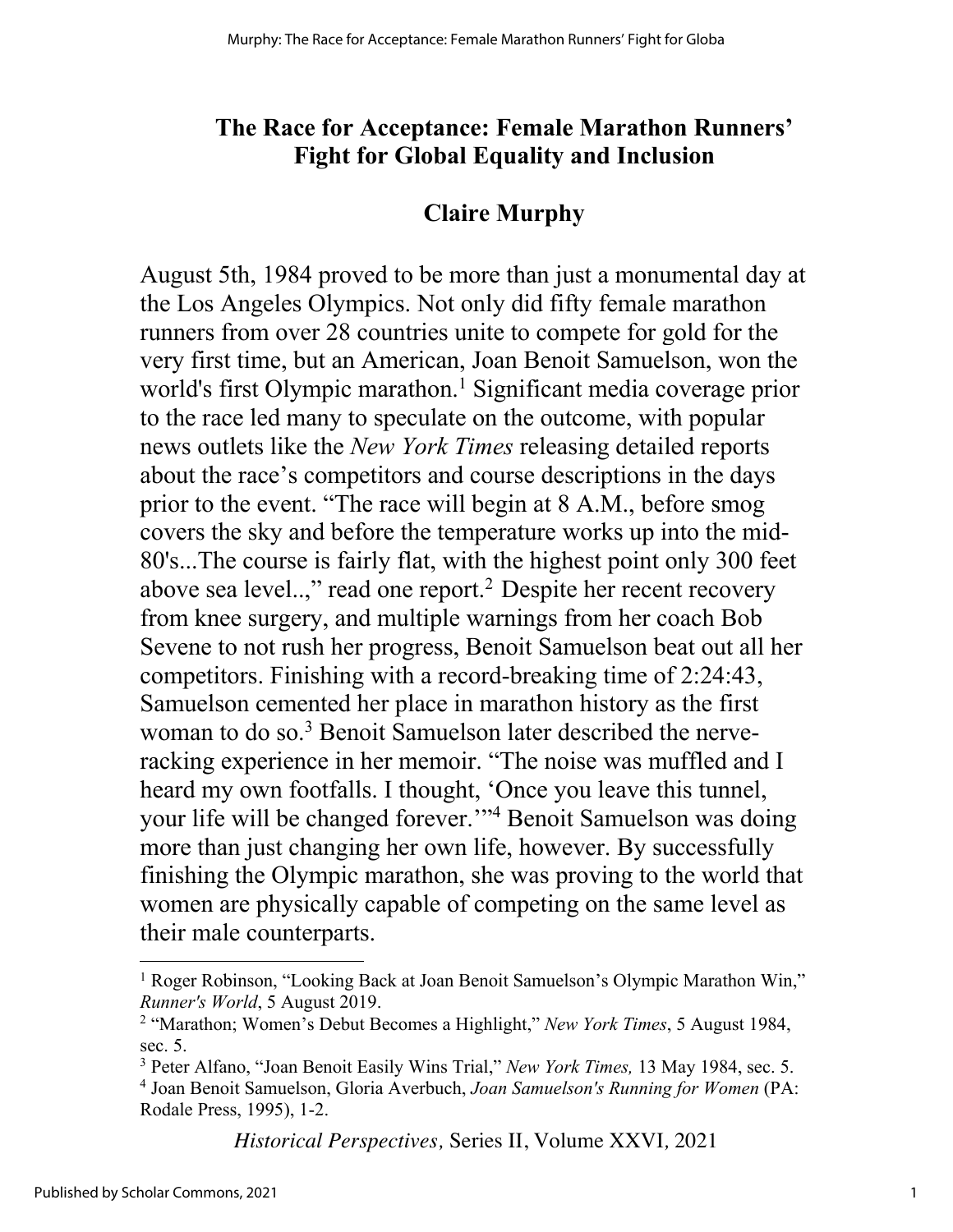

Joan Benoit Samuelson entering the last stretch of the inaugural Olympic Marathon.5

Samuelson's win might have solidified women's place within the Olympic marathon, but it was made possible by the women who came before her who challenged sexist standards about competitive athletics. These notable women and their substantial efforts to defy nationally accepted rules and regulations made it possible for female long-distance runners like Samuelson to gain acknowledgement for their abilities. Roberta Gibb and Kathrine Switzer's active participation in male-only races, in addition to their increased advocacy efforts, worked to generate increased media coverage, consequently affecting both the visibility and recognition of female marathon runners. With the enlisted support of well-respected multinational corporations like Avon, female marathon runners managed to gain the awareness and attention necessary to be included in the Olympic Marathon, the pinnacle of athletic achievement*.* 

<sup>5</sup> *Joan Benoit Wins Women's Marathon*, 1984, in Los Angeles Herald Examiner (Los Angeles, CA: Herald Examiner Collection, 1984).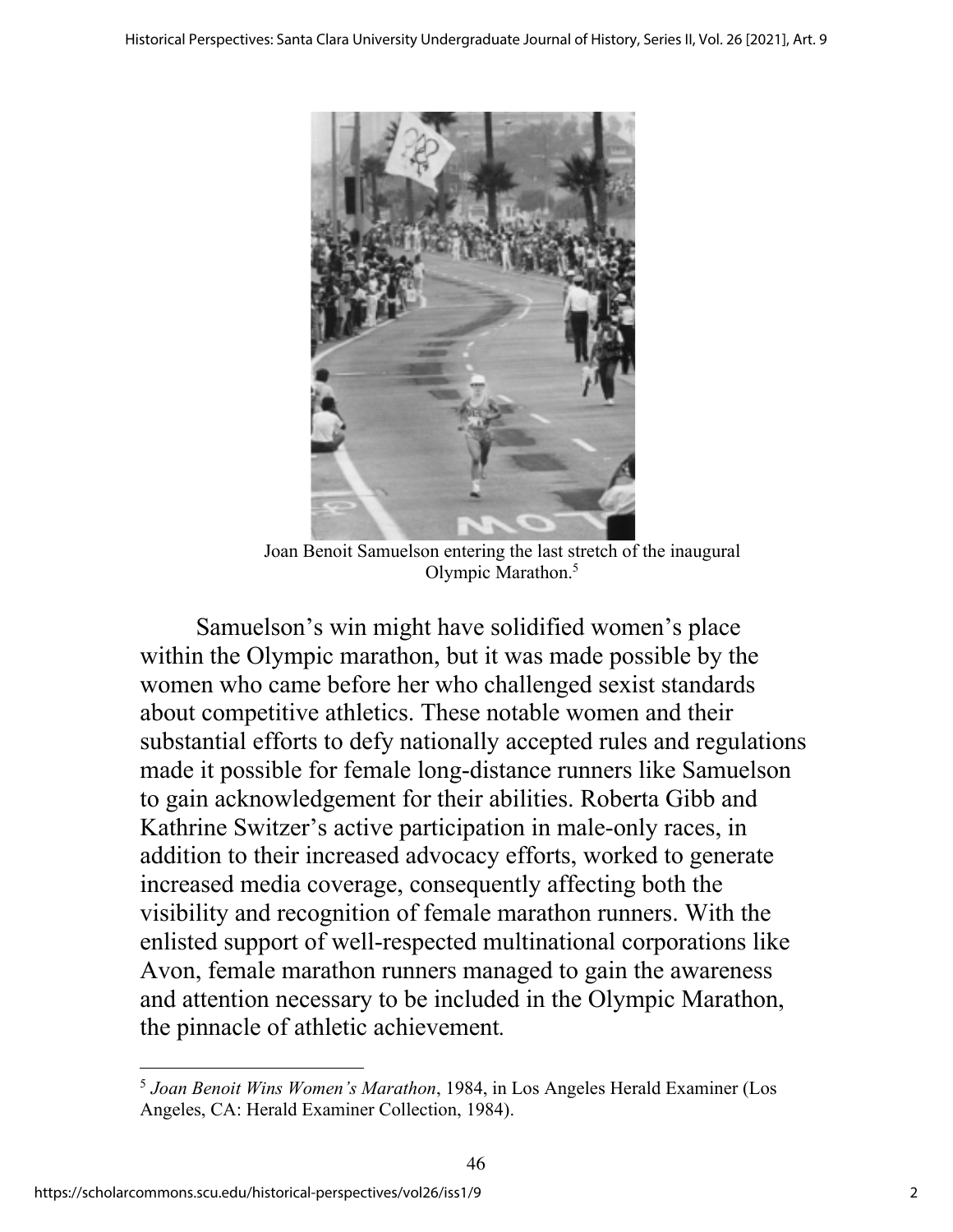Despite female runners being prohibited from participating in publicly sanctioned marathon races until 1972, accounts of women crashing male races were recorded as early as the late 1950s. <sup>6</sup> Female runners like Ona Siporin raced (unofficially) alongside men in both short and long-distance events, demonstrating the importance of gradually entering into competitions to ease the pushback from athletic officials. Women could publicly compete in sprint-style events for decades prior to their involvement in the marathon, but Siporin notes how there were always "women who want to go further." According to Siporin, there was never a time-period where lack of allowance was a result of general disinterest.<sup>7</sup> A Greek runner, Stamatis Rovithi, became the first woman to complete the Athens Olympic Marathon course in 1896, which demonstrated the desire for women to want to compete in longer distance races.<sup>7</sup> Justifications for exclusion primarily lay outside of female control, most notably at the hands of the Amateur Athletic Union (AAU).<sup>8</sup>

Up until the late 1970s, almost all amateur sports occurring outside of the International Olympic Committee (IOC) were regulated by the AAU. This meant that the AAU created and maintained all rules established within publicly-sanctioned sports, possessing the authority to "discipline and ban athletes" who refused to comply with these rules, even when they were discriminatory. <sup>9</sup> Despite approving of and actively supporting female participation in the majority of track and field events, the AAU deemed marathon running to be outside the bounds of female capacity.

Following this declaration, officials cited three main principles for their rationale in preventing women from

<sup>6</sup> Jaime Schultz, "Breaking into the Marathon: Women's Distance Running as Political Activism," *Frontiers: A Journal of Women Studies* (2019): 1-26. <sup>7</sup> Ibid.

<sup>8</sup> Charlie Lovett, *The Olympic Marathon: a Centennial History of the Games' Most Storied Race* (Westport, Conn: Praeger, 1997), 125-133.

<sup>&</sup>lt;sup>9</sup> Schultz, "Breaking into the Marathon," 1-26.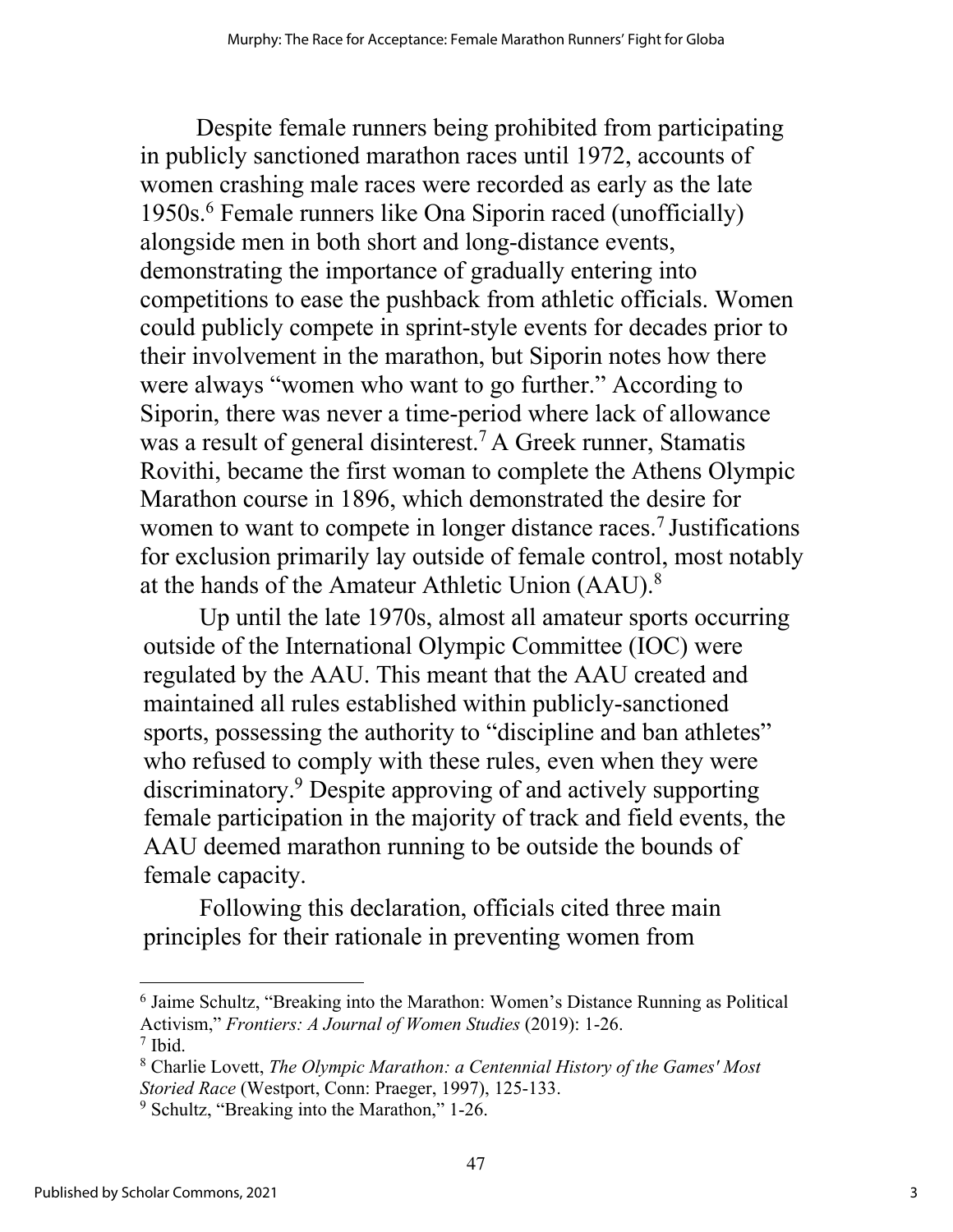competing. From a medical perspective, women were "physiologically unsuited" to compete in this kind of athletic event, as it was too physically demanding of their bodies and damaging to their health.<sup>10</sup> Daniel Ferris, the AAU secretarytreasurer at the time of the 1931 U.S. marathon championship, upheld these claims when he wrote to Gazella Weinreich, an eighteen-year-old runner who attempted to compete in the race. Ferris expelled Weinreich, summarizing his rationale with the following points. First, that it "would be too much for any woman," and lay outside the bounds of appropriate femininity.<sup>11</sup> Second, "aesthetic" considerations would mean any women competitors would be "unattractive" to the male viewer, as athletic proficiency would generate the muscular build and strength capacity meant for a man. Third, Ferris stated that from a "social" standpoint, the "qualities and behaviors" associated with physical sports contradicted the characteristics of true "femininity."12 His reasoning was echoed by many athletics officials and much of the medical establishment.

Many female runners were also told to avoid long-distance races because they would exert too much damage on their ovaries. Dr. Frederick Rand Rogers of the New York State Department of Health and Physical Education published a statement in 1929 supporting this theory. He expressed the belief that female longdistance runners would develop "wholly masculine physiques and behavior traits," and this inhibited their ability to conceive.<sup>13</sup> Women were also viewed as incapable of the discipline, dedication, and sacrifice necessary to be successful. Expert physicians, medical professionals, and the larger public continued to propagate these ideologies in the years leading up to female participation in the marathon, despite increased backlash. During

 $10$  Ibid.

<sup>11</sup> "Agee Races Across Finish Line First in A.A.U. Marathon," *Daily Telegraph*, 17 May 1931, sec 11.

<sup>12</sup> Schultz, "Breaking into the Marathon," 1-26.

<sup>13</sup> Frederick Rand Rogers, "Olympics for Girls?" *School and Society* (1929): 194.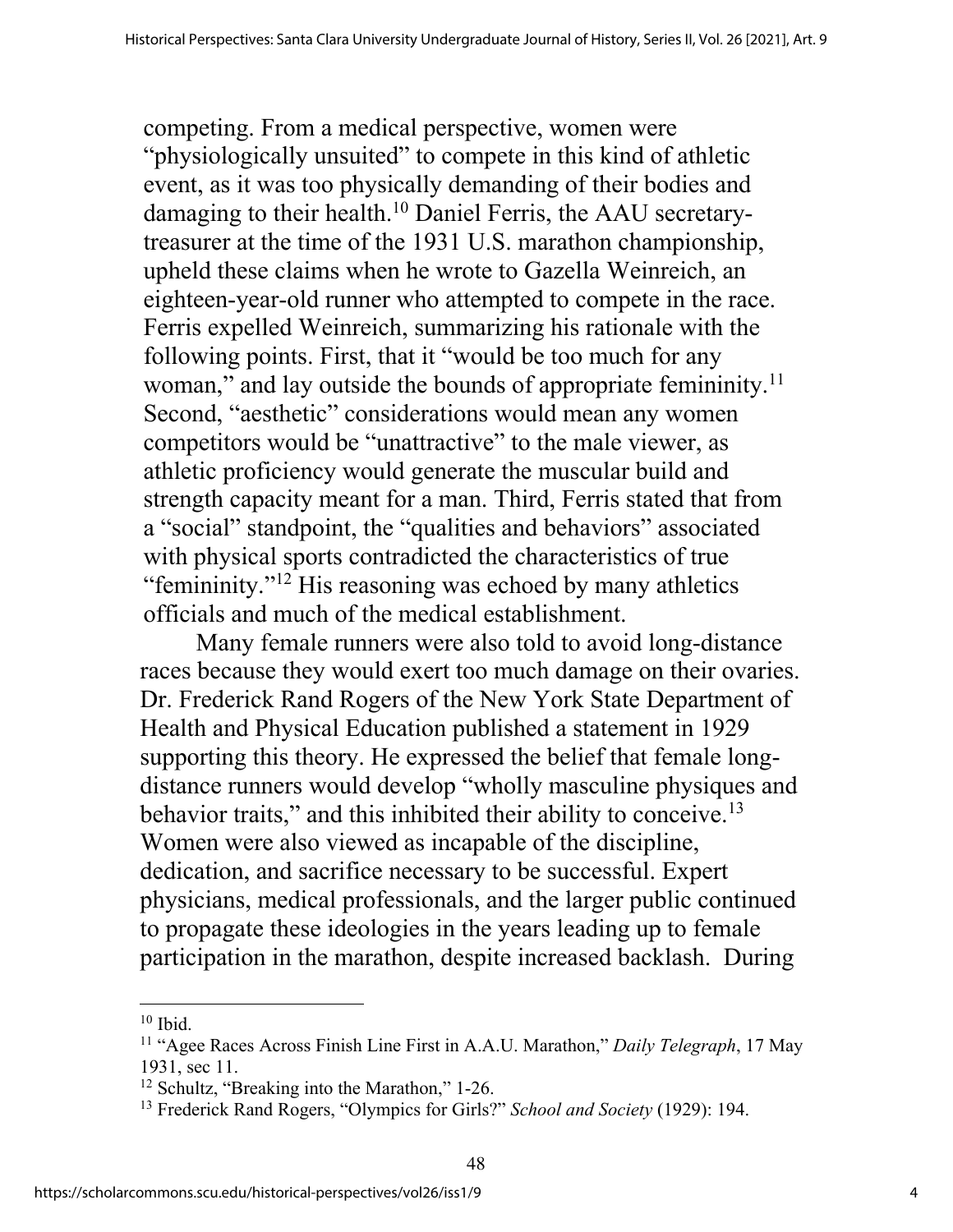the mid-twentieth century, female runners were told they must accept the limitations of their gender and to stop making a fuss about it.14 Fortunately, for the sake of female marathon running and the future of female athletics, many women ignored and defied these official declarations.

Roberta "Bobbi" Gibb refused to comply with official guidelines when told she could not participate in the 1966 Boston Marathon, one of the most challenging and arduous races available to long-distance runners. Following a request for permission, Boston Athletic Association (BAA) president Will Cloney wrote back barring Gibb from competing. Gibb recalls Cloney stating that "women were not physiologically capable of running twenty-six miles," and the association could not be liable for this decision. <sup>15</sup> Anything outside of the distance of one and half miles was strictly prohibited by the AAU.<sup>16</sup> In this moment, Gibb had an important decision to make, one that would ultimately pave the way for future female runners. In her 2016 autobiography, Gibb reflected:

At that moment, I knew that I was running for much more than my own personal challenge. I was running to change the way people think. There existed a false belief that was keeping half the world's population from experiencing all of life. And I believed that if everyone, man and woman, could find the peace and wholeness I found in running, the world would be a better, happier, healthier place.<sup>17</sup>

<sup>14</sup> Vincent Serravallo, "Class and Gender in Recreational Marathon Running," *Race, Gender, & Class* (2000): 96.

<sup>&</sup>lt;sup>15</sup> Bobbi Gibb, "To Boston with Love: The Story of the First Woman to Run the Boston Marathon," (California: Y42K Publishing Services, 2000; CreateSpace Publishing Services, 2016).

<sup>16</sup> Ailsa Ross, "The Woman Who Crashed the Boston Marathon," *JSTOR Daily* (2018): 1-2.

<sup>17</sup> Gibb, *To Boston with Love,* 20.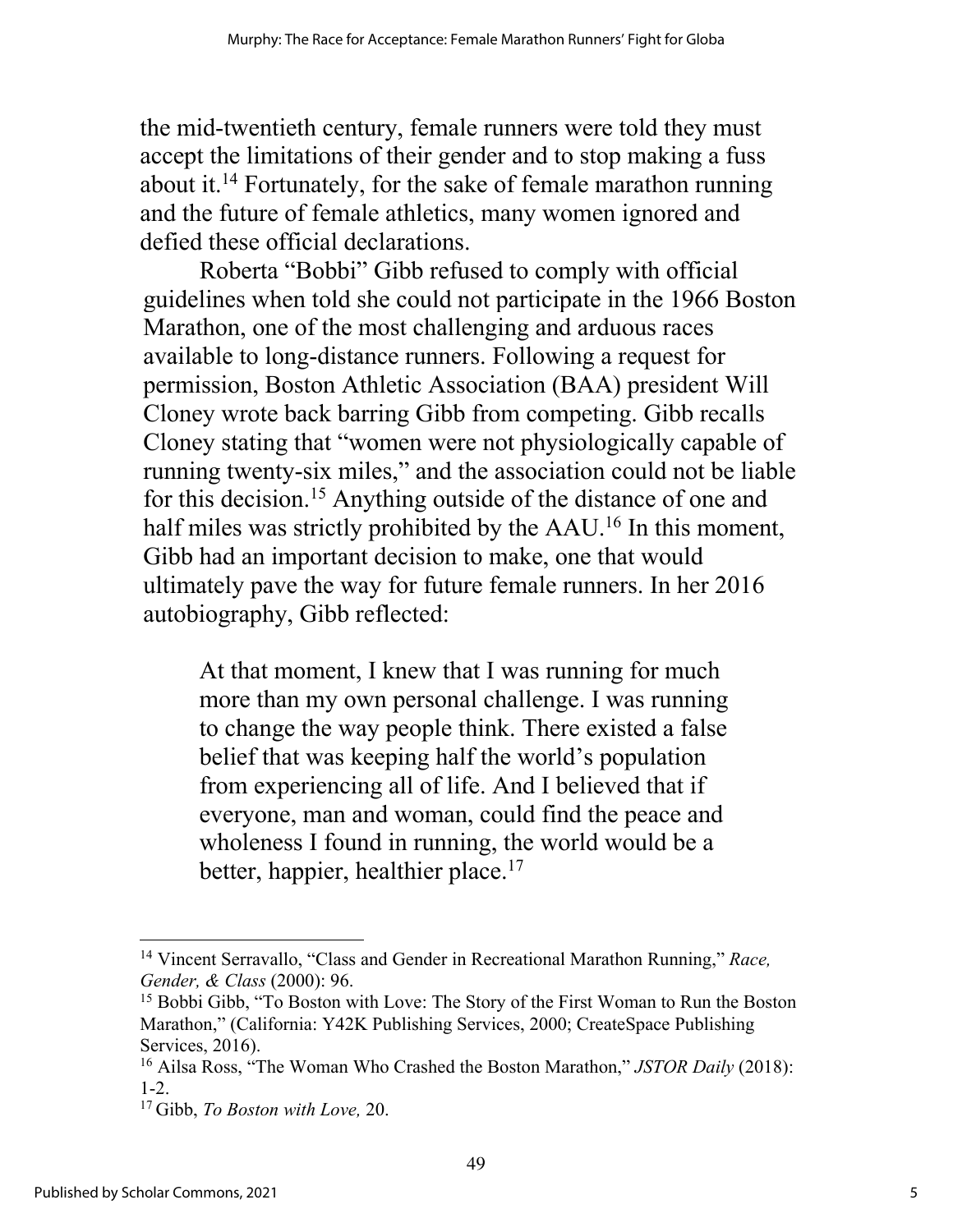Dressed in a hooded sweatshirt and hiding in a bush alongside the starting line, Gibb defied official protocol and entered the Boston Marathon among a sea of male participants. To Gibb's surprise, she ran the race without interruption and is remembered as the first woman to do so despite her efforts remaining unofficial in the eyes of the AAU.18 Public encouragement and widespread media coverage of the event led Cloney to publicly repudiate the historic moment, denying its significance. In a *Sports Illustrated* article published shortly after the event, Cloney stated that "Mrs. Bingay (Gibb) did not run in the Boston Marathon," but instead "covered the same route as the official race while it was in progress. No girl has ever run in the Boston Marathon."19 The following year Gibb ran again (still unofficially), this time with different intentions. Rather than racing for gender equality, Gibb was recorded by a *Boston Globe* reporter as stating that she was participating "to share the feelings of joy I get while running."<sup>20</sup> Gibb's mother spoke with a *New York Times* journalist after the race, claiming that Gibb did not "want to break any barriers...she's not interested in competing against men."21 This seemed to reflect a change in attitude, perhaps as a result of the repeated dismissal of her athletic abilities and achievements by race officials. Gibb's commentary was not the main focal point of the 1967 Boston Marathon race, however. Another female runner, by the name of Kathrine Switzer, remained at the forefront of public discussion for her revolutionary efforts to register and compete as an official entrant under the name of K. Switzer.<sup>22</sup>

<sup>18</sup> Schultz, "Breaking into the Marathon," 1-26.

<sup>19</sup> "A Game Girl in a Man's Game," *Sports Illustrated*, 2 May 1966, sec. 3.

<sup>20</sup> Bob Sales, "Lady Runner No Crusader," *Boston Globe*, 18 April 1967, sec. 47.

<sup>21</sup> "Two Girls in Marathon Don't Have a Lovely Leg to Stand On," *New York Times*, 20 April 1967, sec. 55.

<sup>22</sup> Pamela Cooper, "Marathon Women and the Corporation," *Journal of Women's History*  7 (1995): 1–15.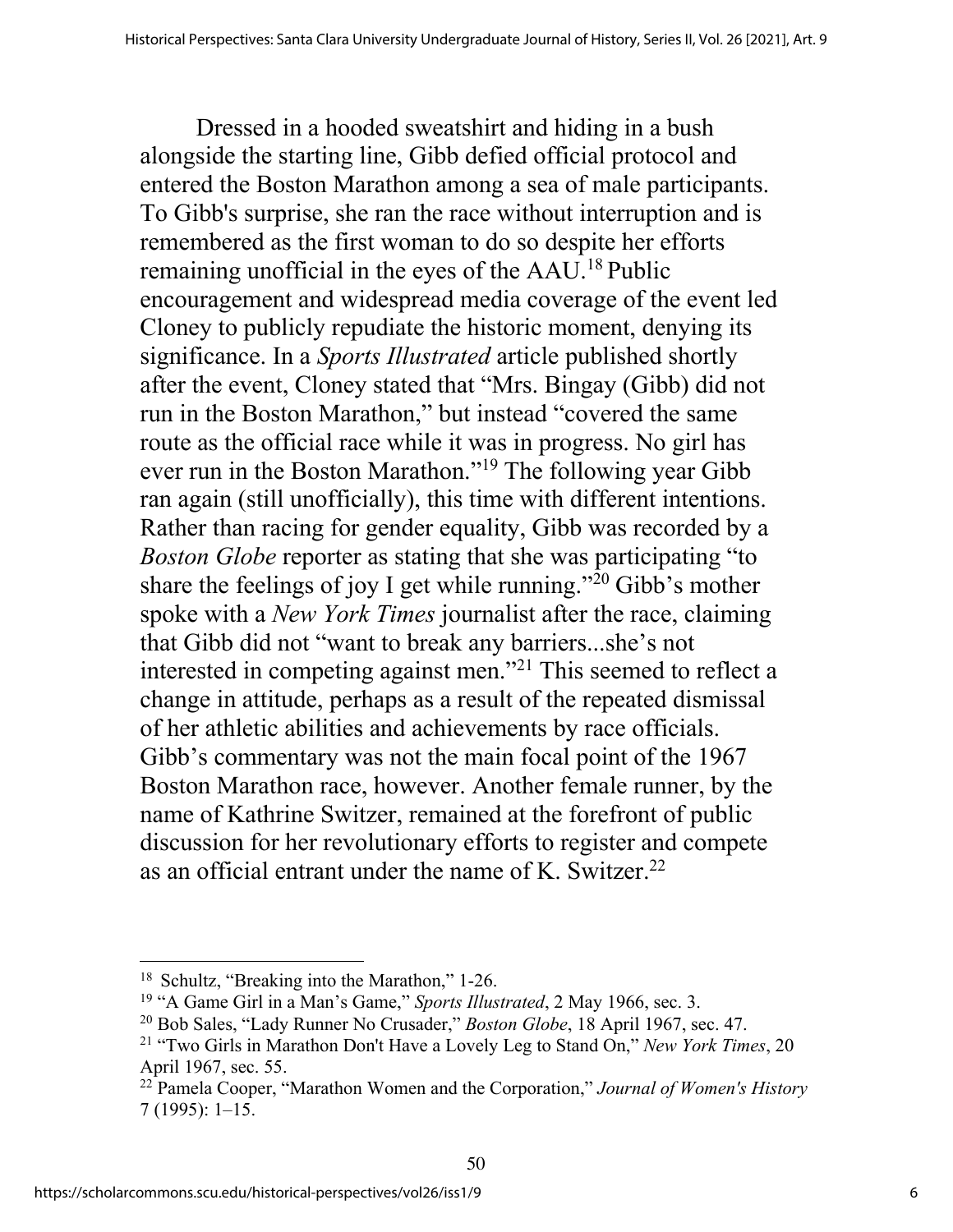Kathrine Switzer walked up to the official starting line on Wednesday, April 19th, 1967 with a purpose. Unlike Gibb, Switzer entered with a registered race number (261) attached to her shirt. Her coach, Arnie Briggs, advised Switzer to use initials on her race application and picked up her bib number to avoid suspicion. Switzer raced in the Boston Marathon alongside her boyfriend, Thomas Miller, and another friend from Syracuse University. Despite her initial efforts to remain hidden among other competitors, officials quickly gathered word of Switzer's participation and rushed onto the course to expel her. Captured by

photographers in what is now considered to be one of the most infamous moments in sports history, Switzer was physically assaulted by race officials Will Cloney and Jock Semple as they tried to pull her off the course. <sup>23</sup> Switzer later recounted the experience in her autobiography, *Marathon Woman:*



Suddenly, a man with an overcoat and felt hat was in the middle of the road shaking his finger at me; he said something to me as I passed and reached out for my hand, catching my glove instead and pulling it off...Moments later, I heard the scraping noise of leather shoes coming up fast behind me, an alien and alarming sound amid the muted thump-thumping of the rubber running shoes... 'Get the hell out of my race and give me those numbers!' Then he swiped down my front, trying to rip off my bib number, just as I leapt backward from him (91).<sup>24</sup>

<sup>23</sup> Lovett, *Olympic Marathon*, 125.

<sup>24</sup> Kathrine Switzer, *Marathon Woman: Running the Race to Revolutionize Women's Sport*s (Boston: Da Capo Press, 2017), 91.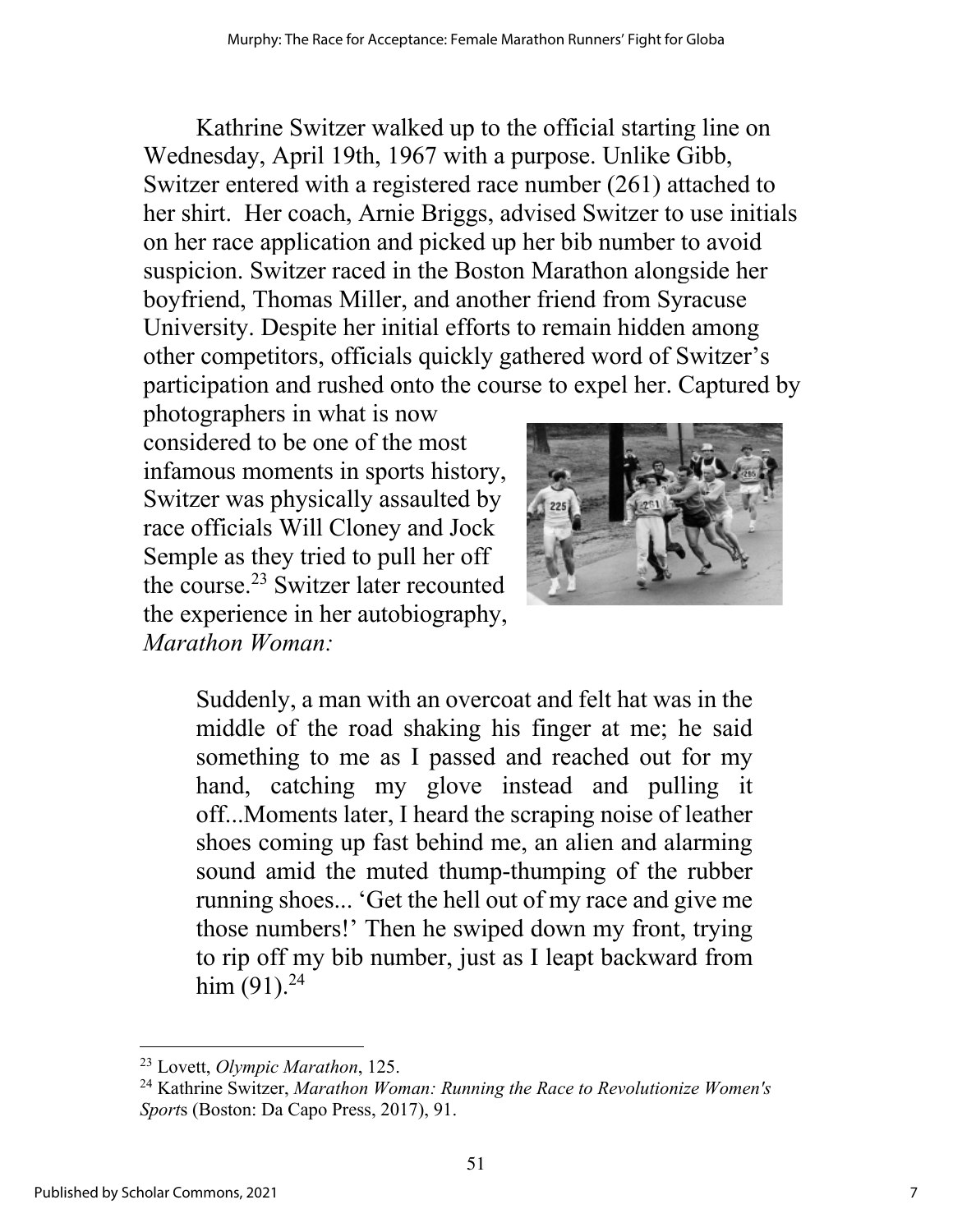

Harry Trask's infamous photos of Switzer being pulled off course by race officials. 25

Despite the turbulent events that took place that day, Switzer was able to complete the marathon with a recorded time of four hours and twenty minutes.<sup>26</sup> In the days following the event, Switzer received a formal letter from the AAU expelling her from membership on the grounds that she had run more than the allowed distance approved for women and had "fraudulently entered the race by signing the entry form" with her personal initials.<sup>27</sup> Switzer's AAU membership may have been terminated as a result of her illegal participation in the race, but it was the AAU who suffered as a result of the outcome.

Widespread media circulation of photos from the race worked to call national attention to the issue of gender discrimination within long-distance running. Notable newspapers like the *New York Times* got a hold of the story and ran it as frontpage news: "Lady With Desire to Run Crashed Marathon; Officials at Boston Shaken When Entry 261 Started Race."28 Newspaper headlines throughout Boston published Switzer's dramatic story, and the event soon became sensationalized with Switzer appearing on popular talk shows like the *Tonight Show* 

<sup>25</sup> Cloney and Semple. H. Trask, "Who Says Chivalry is Dead?," (1967), in *Marathon Woman*, (Boston, MA: Da Capo Press, 2017), 149.

<sup>26</sup> Schultz, *Going the Distance,* 72–88.

<sup>27</sup> Switzer, *Marathon Woman,* 34.

<sup>&</sup>lt;sup>28</sup> "Lady With Desire to Run Crashed Marathon; Officials at Boston Shaken When Entry 261 Started Race," *New York Times,* 23 April 1967, sec. 4.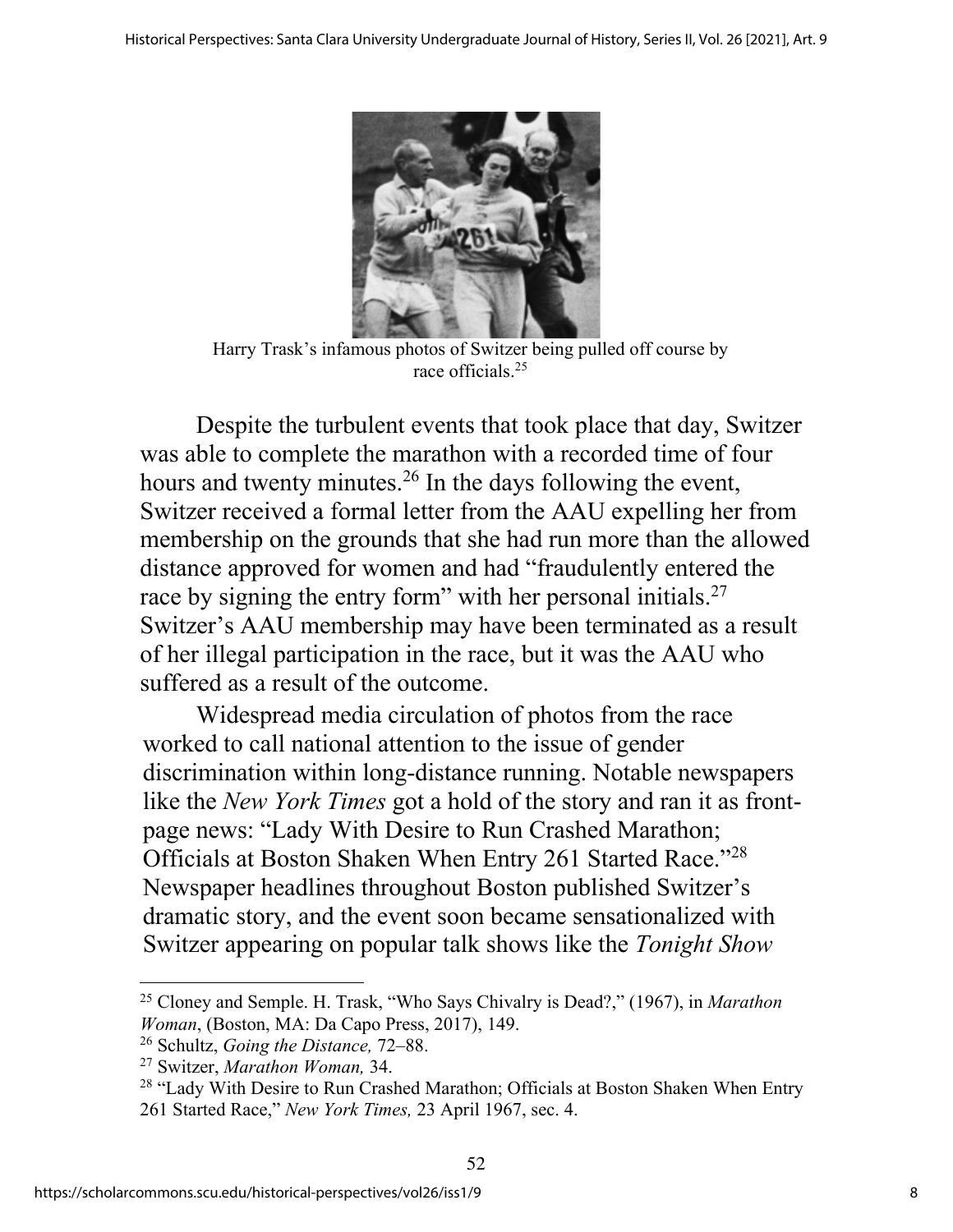*with Johnny Carson* in the days following.<sup>29</sup> This form of coverage also proved a vital element in the fight for equality. Not only did it call attention to the discriminatory rules and regulations set forth by the AAU and BAA, but it opened the door for increased visibility, attention, and political activism for female marathon running. With Gibb and Switzer now at the forefront of the public's awareness, enough momentum was generated to start a new movement, one that would inspire future women to join the cause and fight for equality within long-distance racing.<sup>30</sup>

The 1970s were a revolutionary period in many ways for female marathon running. Not only were more women competing in marathon races across the country (with the numbers nearly quadrupling from 1970 -1971), but women were running consistently faster than ever before. <sup>31</sup> In August of 1971, Adrienne Beames, a runner from Australia, broke the three-hour barrier with a time of 2:46:30. This proved to the world (and to the AAU) that women were indeed physically capable of this kind of challenge and official rules needed to change. <sup>32</sup> Organizations like the Road Runners Club of America (RRCA) and Women's Sports Foundation (WSF) became vital resources for women in their efforts to gain equality. Sponsored by the RRCA, the American National Women's Marathon Championship was the very first official U.S. marathon that allowed women to compete and was held in Atlantic City, New Jersey. <sup>33</sup> Although the race remained outside of "legitimately sanctioned" marathons, it embodied the growing movement that was occurring across the globe to make, as one *Sports Illustrated* journalists reported, female runners "unofficially official."34 It also worked to send a strong message to the AAU, adding pressure to the longstanding

<sup>29</sup> Schultz, *Going the Distance*, 72–88.

<sup>30</sup> Schultz, *Breaking into the Marathon*, 1-26.

<sup>31</sup> Schultz, *Going the Distance*, 72–88

<sup>32</sup> Lovett, *Olympic Marathon,* 125-133*.*

<sup>33</sup> Schultz, *Going the Distance,* 72–88.

<sup>34</sup> Pat Tarnawsky, "Female Long Distance Restrictions Rigid," *Track and Field News,*  Nov. 1971, sec. 22.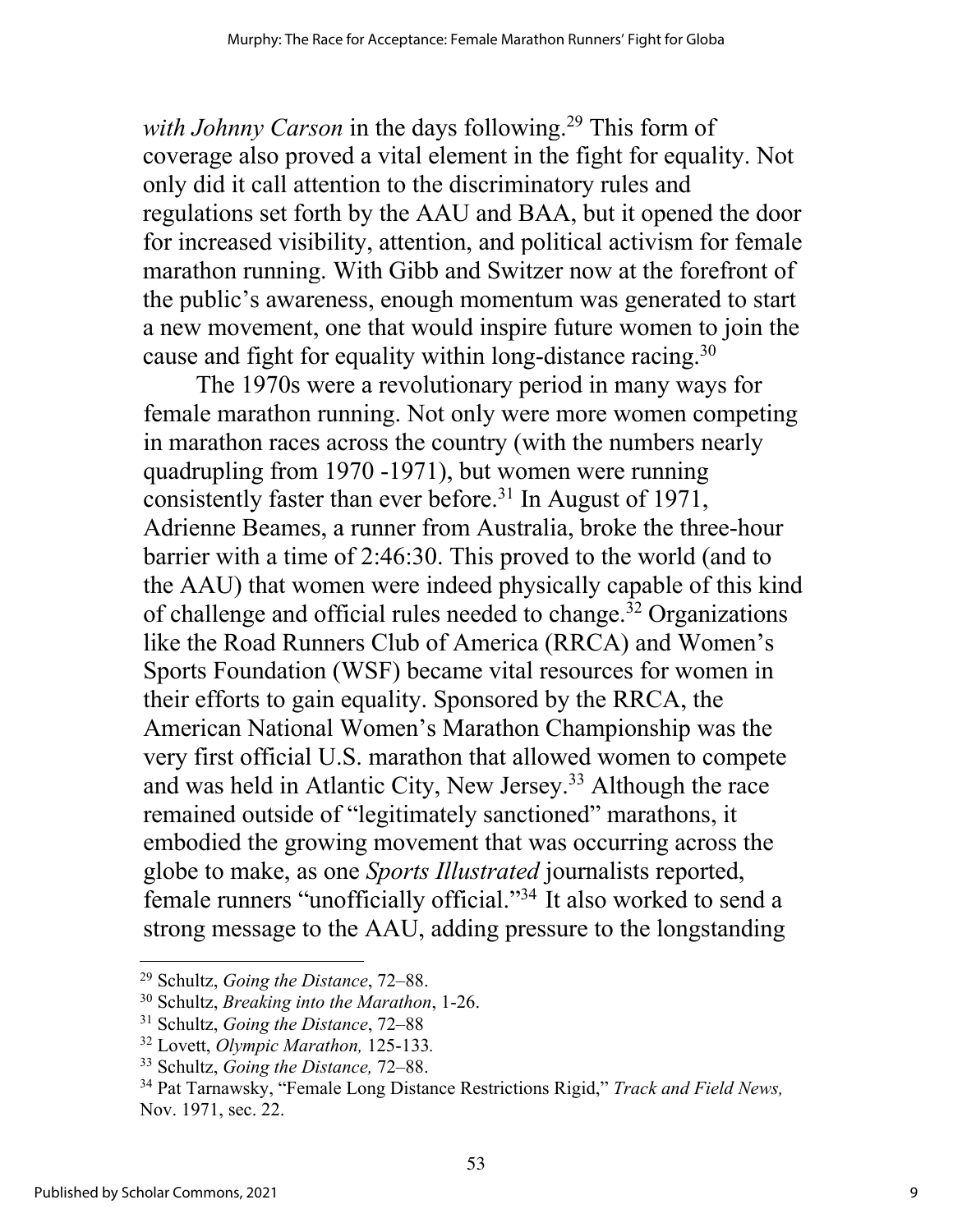oppressive policies they mandated. Hitting a breaking point in 1972 as a result of increased financial threats and legislative action, the AAU yielded on their previous policies and allowed women to compete in Boston, though specific stipulations remained. Female runners had to begin from a separate starting line and needed to meet the male qualifying requirement of three hours and thirty minutes.<sup>35</sup> Nonetheless, this inclusion marked a turning point in women's marathon running. Switzer noted the importance of this moment in her autobiography, *Marathon Woman.* "Giving women permission (endorsement) to participate alongside men threw thousands of years of preconceptions about female weakness out the window...if women could run a marathon, they can do anything."<sup>36</sup>

Political activism, and the extensive media coverage that followed, proved to be the nail in the AAU's coffin for divided marathons. After Nina Kuscsik finished first among female racers in Boston, she filed a lawsuit along with other races against the AAU and staged a sit-in at the start of the 1972 New York City Marathon. Several female runners refused to start at the mandated female time of ten minutes prior to the men and held up signs depicted by a *New York Times* reporter stating, "Hey AAU. This is 1972. Wake Up!"37 Refusing to begin before the men, female runners waited for the starting gun to go off and then proceeded to join the male racers, sixty of which signed their petition condemning the AAU.37 With lawsuits filed and increased scrutiny gathering among the public and media officials, the AAU decided to retract their gender segregation policies and officially allow women to compete alongside men in all publicly sanctioned marathon events.<sup>38</sup> 1974 marked the first year in sports history that the AAU would sponsor a publicly sanctioned marathon race:

<sup>35</sup> Schultz, *Breaking into the Marathon,* 1-26

<sup>36</sup> Switzer, *Marathon Woman,* 169.

<sup>37</sup> Gerald Eskenazi, "In New York's Marathon, They Also Run Who Only Sit and Wait," *New York Times*, 2 Oct. 1972, sec. 39.

<sup>38</sup> Schultz, *Breaking into the Marathon,* 1-26.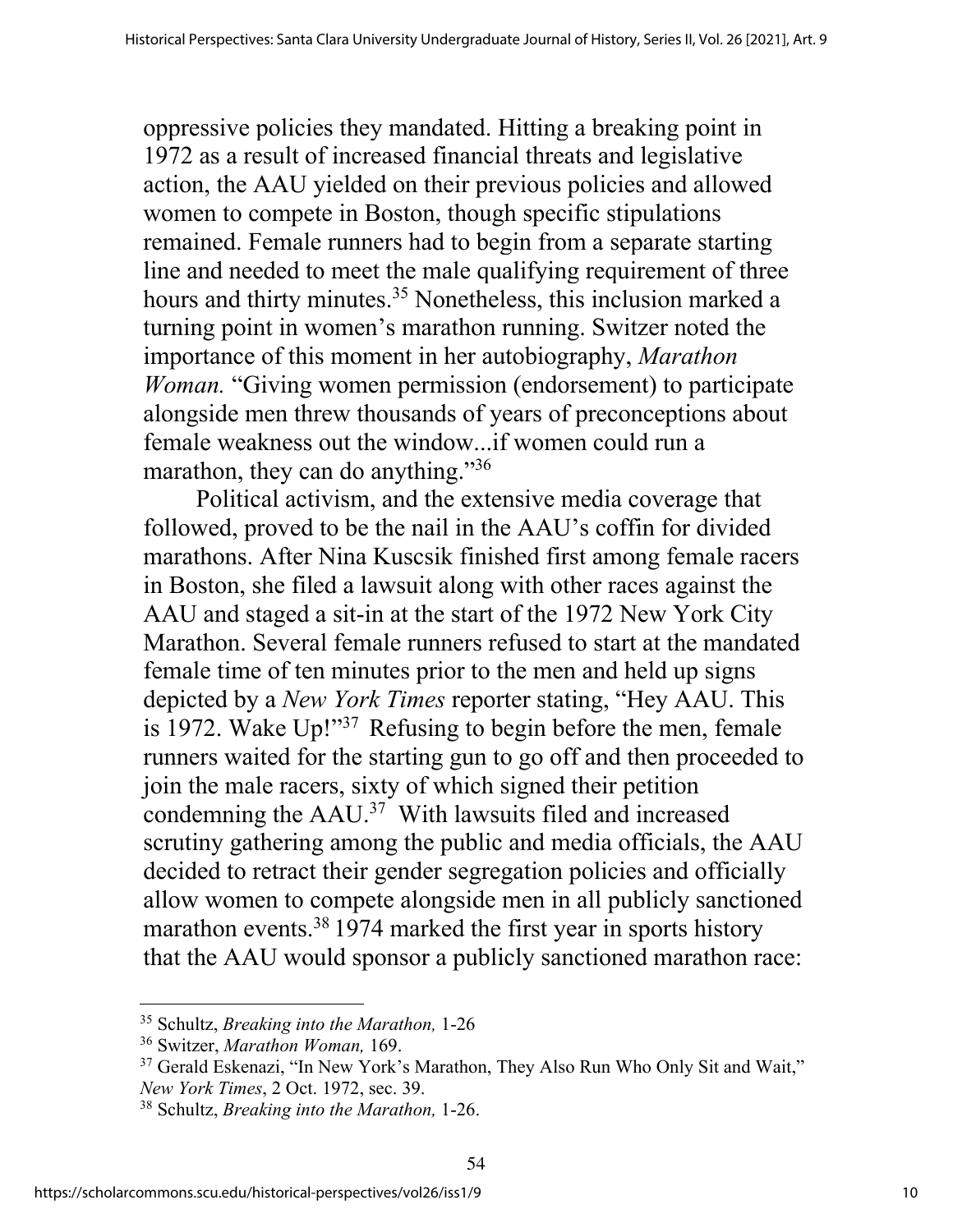the National Marathon Championship for Women. <sup>39</sup> The path to the Olympics seemed within sight, but the women runners still needed to generate a greater amount of global attention and publicity. According to Switzer, the IOC mandated that in order for an "event to qualify for Olympic inclusion it must be practiced in at least twenty-five countries and on three continents."40As Switzer noted, "We needed more numbers. We needed more events. If we had the events, we'd have the numbers. We needed the Dream Race."41 Little did Switzer know however, a partnership with Avon Cosmetics would prove to be the ticket into the Olympics.

At the peak of the women's marathon movement, Avon Products, Inc. was one of the most popular cosmetic companies in the world. Their corporate network spanned the globe, reaching dozens of countries across several continents. Valued at over \$1.4 billion, Avon employed more than twenty-six thousand employees, making them one of the largest and most profitable beauty corporations on the market.<sup>42</sup> Executive vice president of Avon, Mark Williams (in a promotional attempt to reach a new demographic of athletes), approached Switzer to gauge her interest in organizing a women's marathon sponsored by Avon. Switzer would be a key piece in the promotional campaign, as she directly led the Women's Sports Foundation at the time. Recognizing a potential opportunity to generate IOC recognition, Switzer proposed a different plan: The Avon International Running Circuit. The circuit would be a collection of female marathon races across the globe that would generate widespread attention and recognition. 43

The races would provide women with "the opportunity to

<sup>39</sup> Lovett, *Olympic Marathon,* 125- 133

<sup>40</sup> Switzer, *Marathon Woman,* 178.

<sup>41</sup> Ibid.*,* 236*.*

<sup>42</sup> Pamela Cooper, "Marathon Women and the Corporation," *Journal of Women's History*  7, (1995): 1–15.

<sup>43</sup> Schultz, *Going the Distance,* 72–88.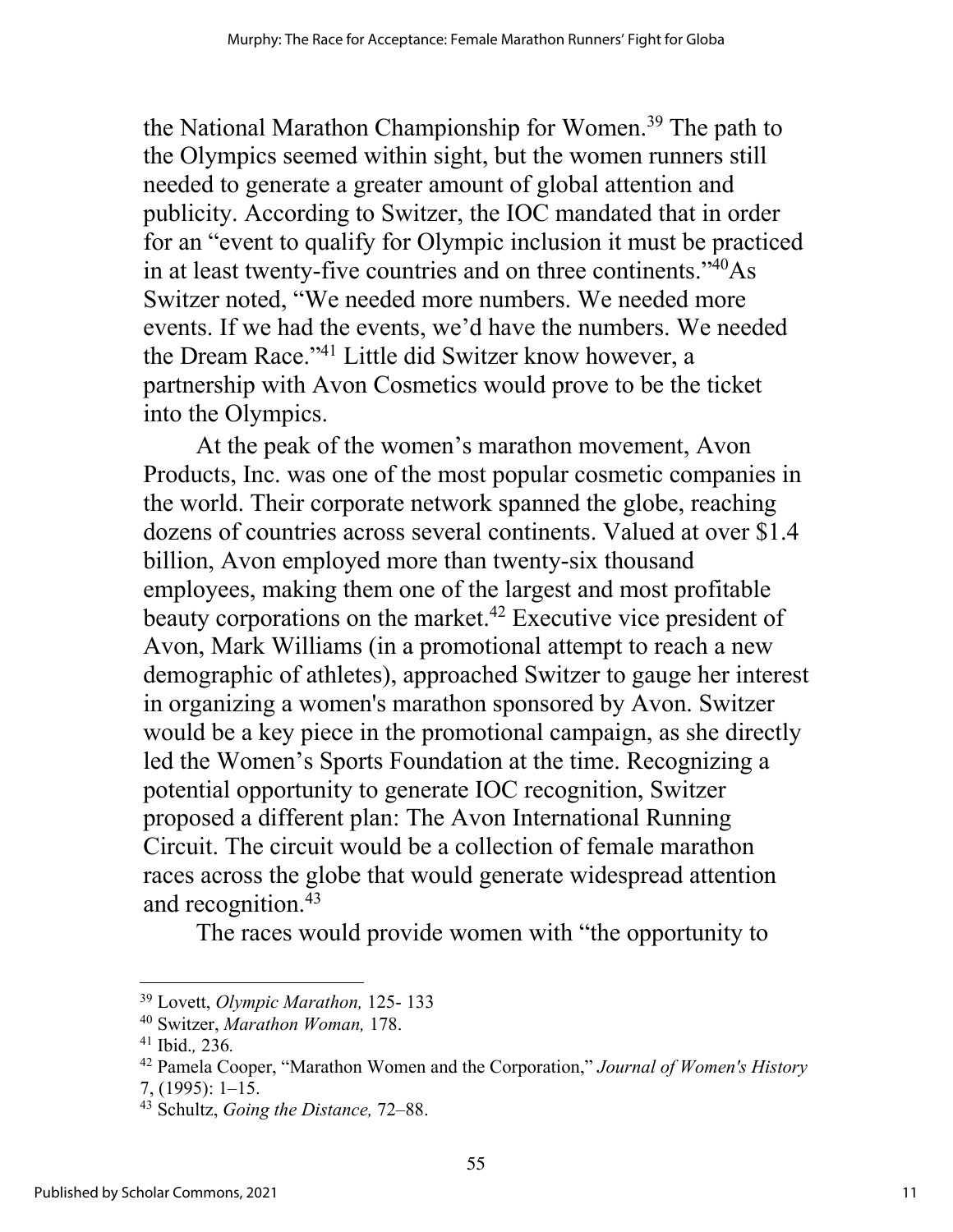participate in something appealing, accessible, and intimidating," while at the same time incorporating Avon's global network by hosting races in every country that included an Avon branch. Switzer envisioned that each Avon-sponsored race winner would be sent to the Avon International Marathon Championship, a global event designed to generate significant attention for both the Avon brand and female marathon running. More importantly, it would allow the IOC to see that female marathon running had reached a larger audience and therefore could be a contender for the Olympics. <sup>44</sup> While Switzer knew it was a long shot, corporate executives approved of the global marketing idea, and the first Avon International Marathon Championship was held in Atlanta, Georgia in 1978. The event included 152 runners traveling from more than eight countries. The following race took place in Waldniel, West Germany with 262 runners representing twentyfour countries. <sup>45</sup> Soon Avon branches across the globe were vying to host their own races, with popular brands like Nike sponsoring promotional campaigns targeting the IOC with slogans that read, "WE THINK IT'S TIME THE IOC STOPPED RUNNING AWAY FROM WOMEN RUNNERS." Nike also established the International Runners' Committee (IRC) to "increase competitive opportunities for runners worldwide." 46 With the third International Marathon Championship held in London in the days following the end of the Moscow Olympics, advocates for the women's marathon had one last opportunity to be considered for inclusion before a final decision was made about the 1984 Olympics. London proved to be successful, with twenty-seven countries represented from over five continents, "exceeding the IOC's formal requirements for new events." As Switzer notes, "London was the proof. They can't refuse us now."<sup>47</sup>

February 23rd, 1981 marked a historic day in female sports

<sup>44</sup> Switzer, *Marathon Woman,* 178.

<sup>45</sup> Schultz, *Going the Distance*, 72–88.

 $46$  Ibid.

<sup>47</sup> Switzer, *Marathon Woman,* 381.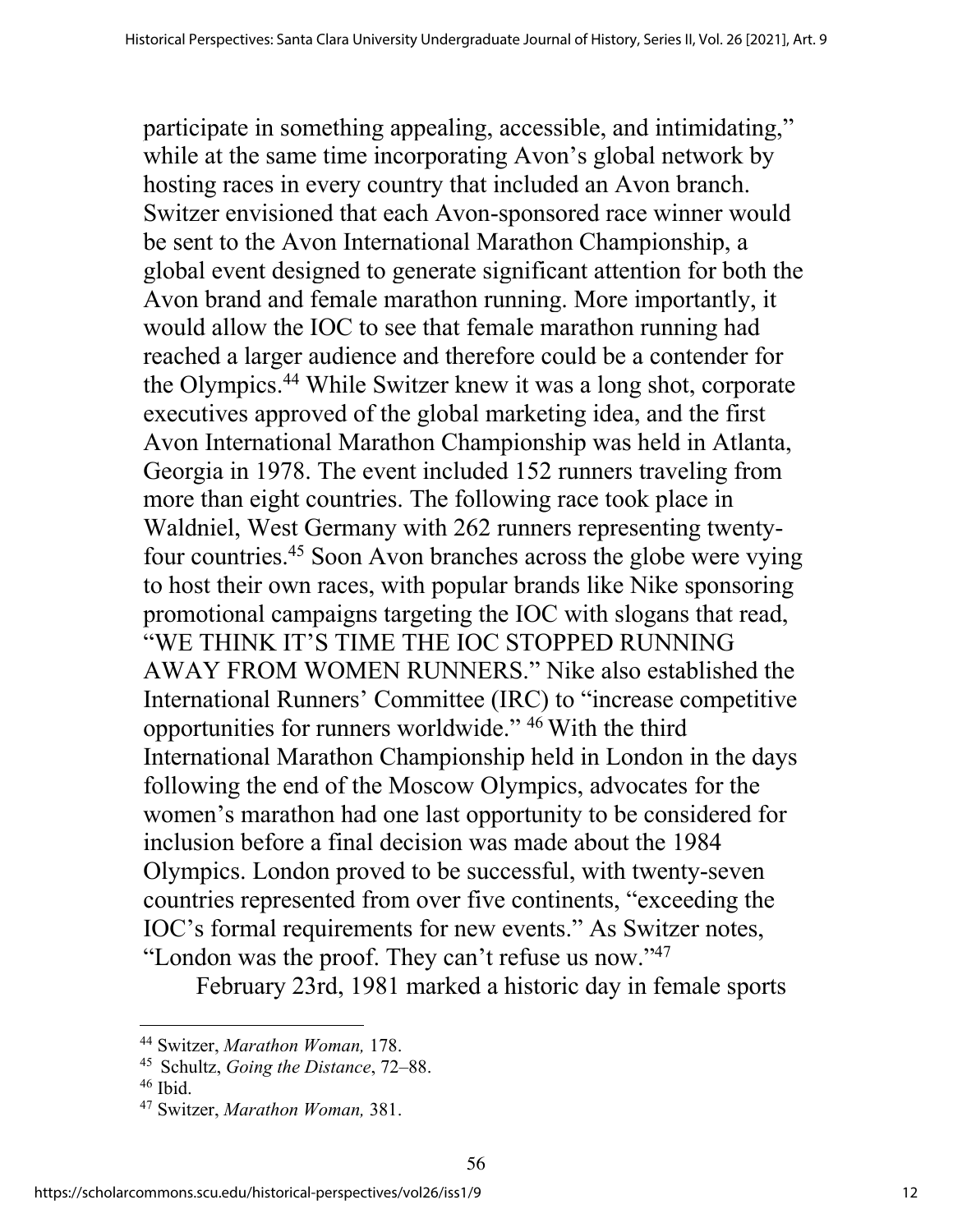history. Many female runners across the world waited anxiously for the IOC's final decision regarding female inclusion in the Olympic marathon. Switzer, who delegated to the Executive Board of the IOC on behalf of the female running community in the days prior, remained hopeful about the decision. At 6:30 p.m. the Executive Board announced the approval for inclusion of the women's marathon, negating a previous rule that required decisions to be made four years in advance of the games. The event would be officially included in the 1984 Los Angeles Olympics, thoroughly cementing women's permanent place within the marathon and signaling to the public that women belong in competitive athletics. 48

The world of female marathon racing was forever changed by the actions of several remarkable women, exemplified by the efforts of Roberta Gibb and Kathrine Switzer when they decided to defy official rule and crash the all-male Boston Marathon in 1966 and 1967. However, it was more than these moments alone that generated change. The momentum that came from these actions spurred a global movement, one that put female longdistance runners at the forefront of media and public attention. This movement, along with the tireless advocacy efforts for female inclusion and corporate support from globally recognized brands like Avon, solidified women marathon runners' place at the 1984 Summer Olympics. The newfound visibility and awareness generated for female runners would have a larger and much longer lasting impact than expected. As a result of these events, the world began to change the way they viewed women, but more importantly, female athletes. No longer would they be considered the weak and dainty racers they once were. When given the opportunity and global platform, female marathon runners proved that they possessed the capabilities to compete alongside men, and should be viewed as equal within professional athletics.

<sup>48</sup> Lovett, *Olympic Marathon,* 132.